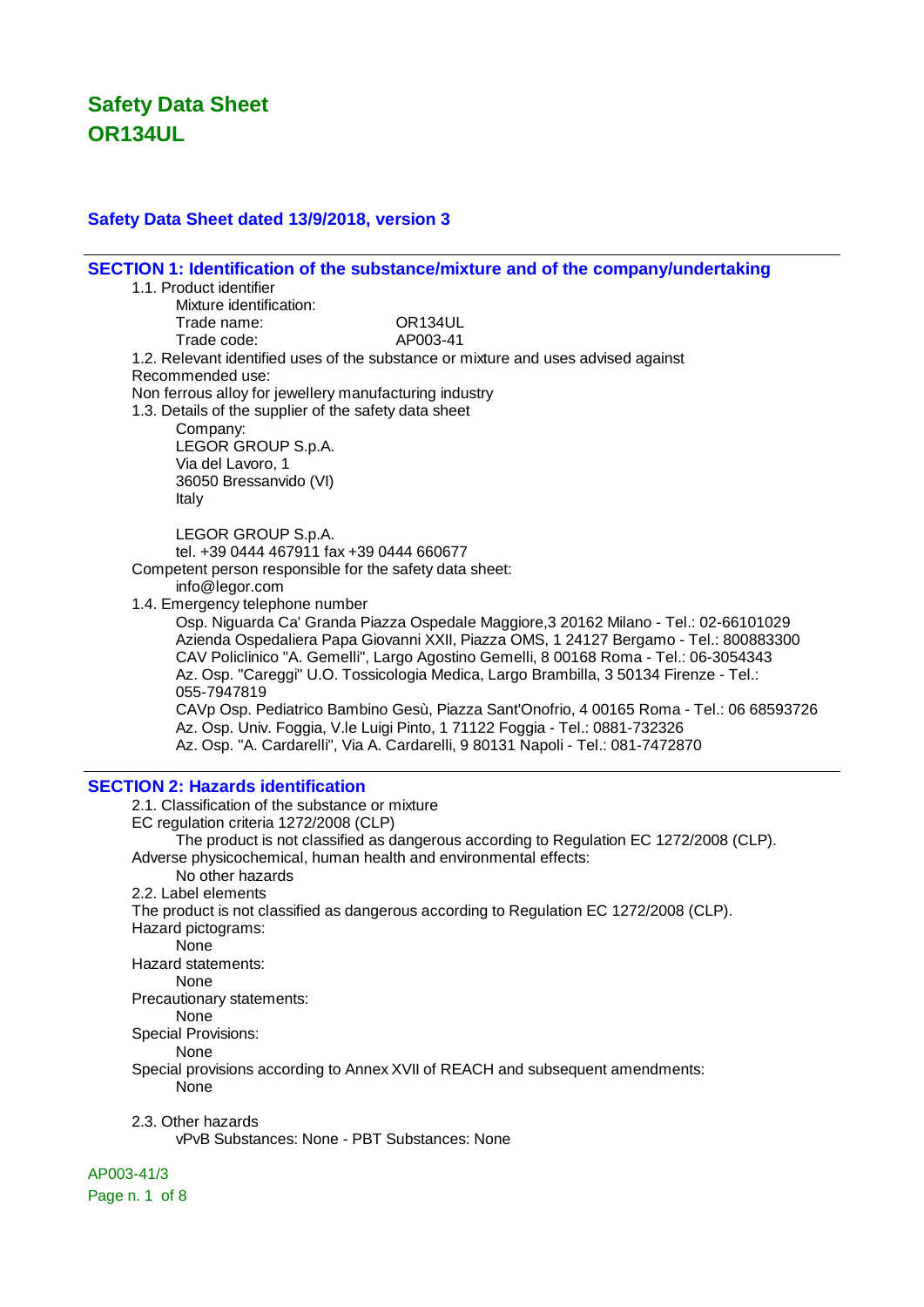Other Hazards: No other hazards

#### **SECTION 3: Composition/information on ingredients**

3.1. Substances

N.A.

3.2. Mixtures

Hazardous components within the meaning of the CLP regulation and related classification:

| Qty                | <b>Name</b> | <b>Ident. Number</b> |                        | <b>Classification</b>                               |
|--------------------|-------------|----------------------|------------------------|-----------------------------------------------------|
| l>= 90%            | Copper      | CAS:<br>EC:          | 7440-50-8<br>231-159-6 | Substance with a Union workplace<br>exposure limit. |
| >= 1% -<br>$< 3\%$ | Silver      | CAS:                 | 7440-22-4              | Substance with a Union workplace<br>exposure limit. |

### **SECTION 4: First aid measures**

4.1. Description of first aid measures

In case of skin contact:

Wash with plenty of water and soap.

In case of eyes contact:

In case of contact with eyes, rinse immediately with plenty of water and seek medical advice. In case of Ingestion:

Do not under any circumstances induce vomiting. OBTAIN A MEDICAL EXAMINATION IMMEDIATELY.

In case of Inhalation:

Remove casualty to fresh air and keep warm and at rest.

- 4.2. Most important symptoms and effects, both acute and delayed
	- None
- 4.3. Indication of any immediate medical attention and special treatment needed Treatment: None

### **SECTION 5: Firefighting measures**

- 5.1. Extinguishing media
	- Suitable extinguishing media: Water. Carbon dioxide (CO2).

Extinguishing media which must not be used for safety reasons: None in particular.

- 5.2. Special hazards arising from the substance or mixture Do not inhale explosion and combustion gases. Burning produces heavy smoke.
- 5.3. Advice for firefighters
	- Use suitable breathing apparatus .

Collect contaminated fire extinguishing water separately. This must not be discharged into drains. Move undamaged containers from immediate hazard area if it can be done safely.

### **SECTION 6: Accidental release measures**

6.1. Personal precautions, protective equipment and emergency procedures Wear personal protection equipment.

AP003-41/3 Page n. 2 of 8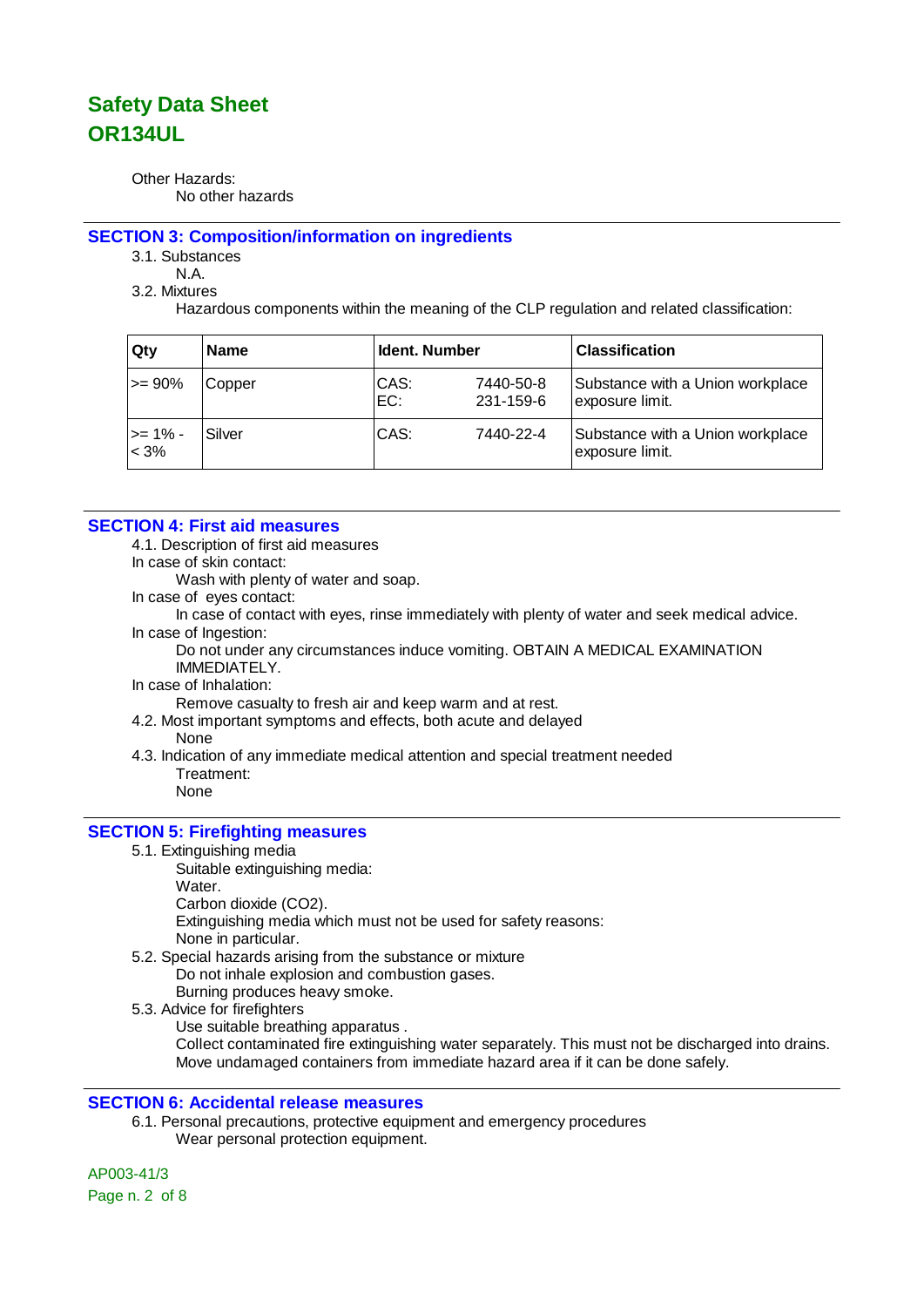Remove persons to safety.

See protective measures under point 7 and 8.

6.2. Environmental precautions

Do not allow to enter into soil/subsoil. Do not allow to enter into surface water or drains. Retain contaminated washing water and dispose it. In case of gas escape or of entry into waterways, soil or drains, inform the responsible authorities. Suitable material for taking up: absorbing material, organic, sand

- 6.3. Methods and material for containment and cleaning up
	- Wash with plenty of water.
- 6.4. Reference to other sections See also section 8 and 13

### **SECTION 7: Handling and storage**

7.1. Precautions for safe handling Avoid contact with skin and eyes, inhalation of vapours and mists. Do not eat or drink while working.

See also section 8 for recommended protective equipment.

7.2. Conditions for safe storage, including any incompatibilities Keep away from food, drink and feed. Incompatible materials: None in particular. Instructions as regards storage premises: Adequately ventilated premises.

7.3. Specific end use(s) None in particular

### **SECTION 8: Exposure controls/personal protection**

8.1. Control parameters Copper - CAS: 7440-50-8 EU ACGIH - TWA(8h): 0.2 mg/m3 - Notes: Fume, as Cu. Irr, GI, metal fume fever ACGIH - TWA(8h): 1 mg/m3 - Notes: Dusts and mists, as Cu. Irr, GI, metal fume fever Silver - CAS: 7440-22-4 EU - TWA(8h): 0.1 mg/m3 ACGIH - TWA(8h): 0.1 mg/m3 - Notes: Metal dust and fume. - Argyria ACGIH - TWA(8h): 0.01 mg/m3 - Notes: Soluble compounds, as Ag. - Argyria DNEL Exposure Limit Values Copper - CAS: 7440-50-8 Worker Industry: 0.041 mg/kg - Exposure: Human Dermal - Frequency: Long Term, systemic effects Worker Industry: 0.041 mg/kg - Exposure: Human Inhalation - Frequency: Long Term, systemic effects Worker Industry: 0.082 mg/kg - Exposure: Human Dermal - Frequency: Short Term, systemic effects Worker Industry: 0.082 mg/kg - Exposure: Human Inhalation - Frequency: Short Term, systemic effects PNEC Exposure Limit Values N.A. 8.2. Exposure controls Eye protection: Not needed for normal use. Anyway, operate according good working practices. Protection for skin: No special precaution must be adopted for normal use. Protection for hands: Not needed for normal use.

### AP003-41/3

Page n. 3 of 8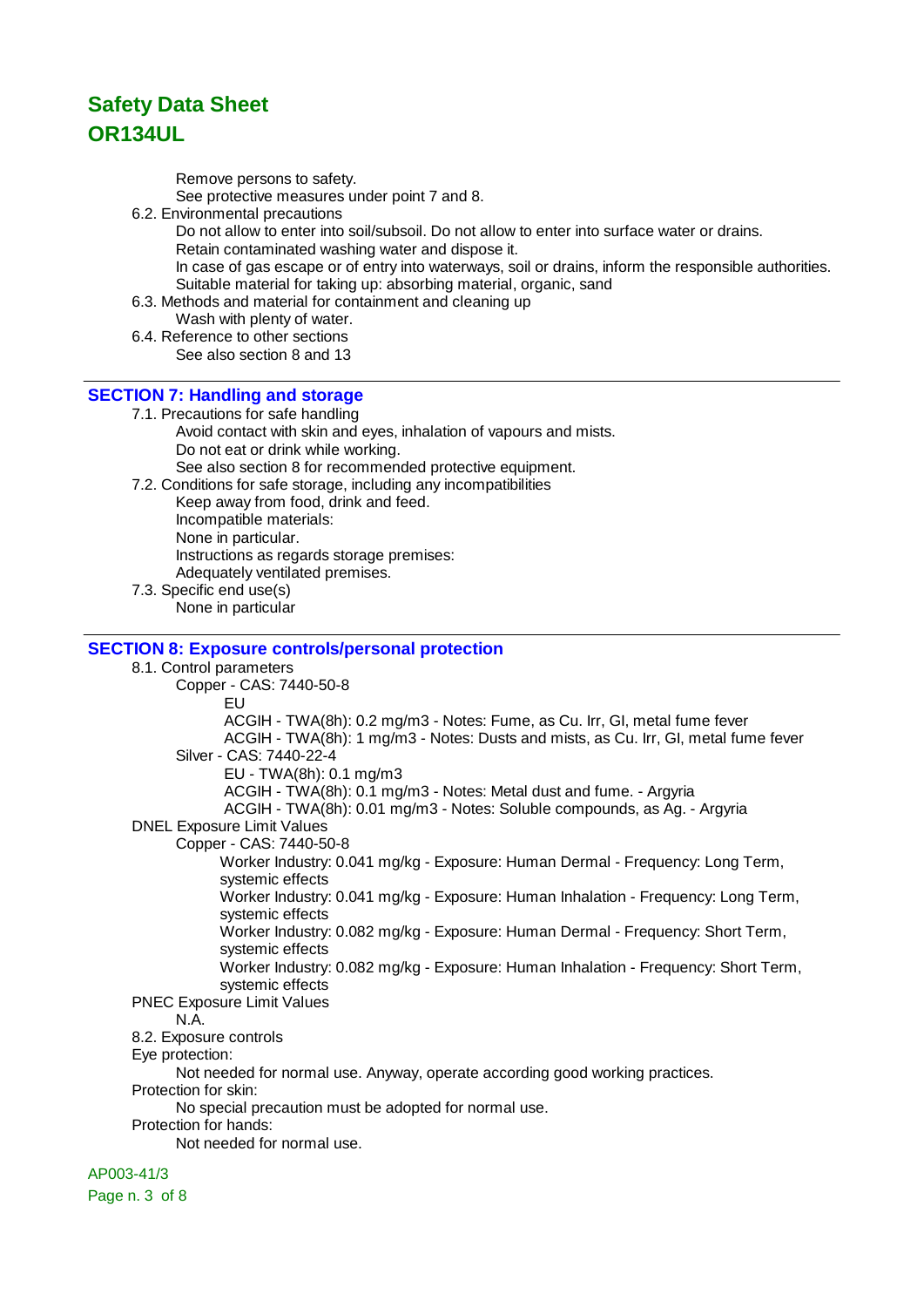Respiratory protection: Not needed for normal use. Thermal Hazards: None Environmental exposure controls: None Appropriate engineering controls: .<br>None

### **SECTION 9: Physical and chemical properties**

9.1. Information on basic physical and chemical properties

| <b>Properties</b>                                | Value                               | Method:        | Notes:         |
|--------------------------------------------------|-------------------------------------|----------------|----------------|
| Appearance and colour:                           | Pink-red<br>grained alloy           | --             | $-$            |
| Odour:                                           | <b>Odourless</b>                    | --             | $-$            |
| Odour threshold:                                 | N.A.                                | --             | --             |
| pH:                                              | N.A.                                | $\overline{a}$ | $\overline{a}$ |
| Melting point / freezing<br>point:               | 1000-1150 °C                        | $-$            | $\overline{a}$ |
| Initial boiling point and<br>boiling range:      | n.d.                                | $-$            | $-$            |
| Flash point:                                     | n.a. ° C                            | --             | $\sim$         |
| Evaporation rate:                                | N.A.                                | --             | --             |
| Solid/gas flammability:                          | n.a.                                | --             | $-$            |
| Upper/lower flammability<br>or explosive limits: | N.A.                                | --             | $\overline{a}$ |
| Vapour pressure:                                 | n.d.                                | $\overline{a}$ | $-$            |
| Vapour density:                                  | N.A.                                | --             | --             |
| Relative density:                                | 7.5-8.5 g/cm <sup>3</sup>           | $-$            | $\overline{a}$ |
| Solubility in water:                             | Unsoluble in<br>water               | --             | $\overline{a}$ |
| Solubility in oil:                               | Unsoluble in<br>organic<br>solvents | $-$            | $-$            |
| Partition coefficient (n-<br>octanol/water):     | N.A.                                | --             | --             |
| Auto-ignition temperature:                       | n.a.                                | $-$            | $-$            |
| Decomposition                                    | N.A.                                | --             | $\sim$         |

AP003-41/3 Page n. 4 of 8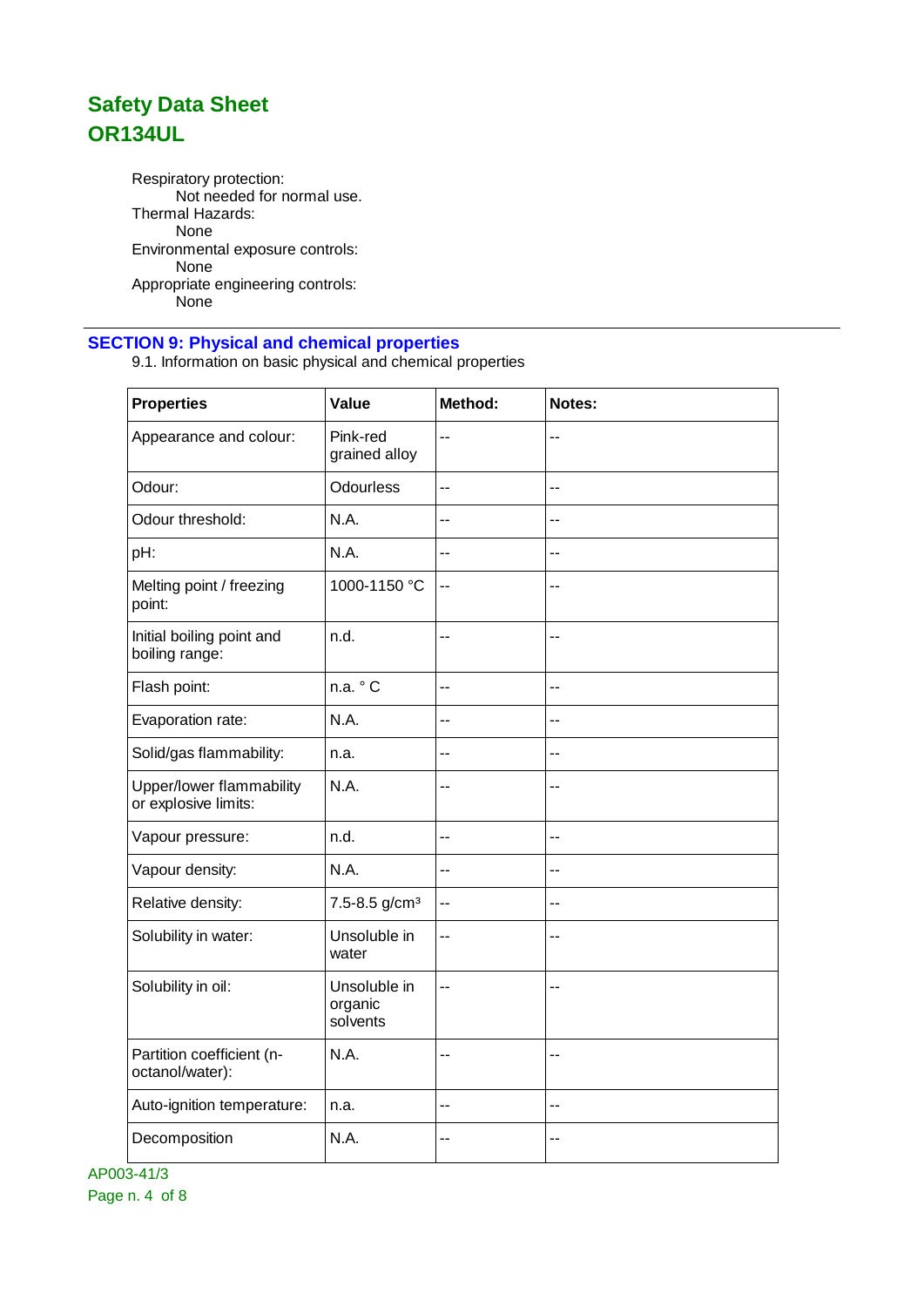| temperature:                 |      |    |       |
|------------------------------|------|----|-------|
| Viscosity:                   | N.A. | -- | $-$   |
| Explosive properties:        | n.a. | -- | $-$   |
| <b>Oxidizing properties:</b> | n.a. | -- | $- -$ |

#### 9.2. Other information

| <b>Properties</b>                              | Value | Method: | Notes: |
|------------------------------------------------|-------|---------|--------|
| Miscibility:                                   | N.A.  | --      | --     |
| Fat Solubility:                                | N.A.  | $ -$    | $-$    |
| Conductivity:                                  | N.A.  | --      | --     |
| <b>Substance Groups</b><br>relevant properties | N.A.  | --      | $-$    |

### **SECTION 10: Stability and reactivity**

- 10.1. Reactivity
	- Stable under normal conditions
- 10.2. Chemical stability Stable under normal conditions
- 10.3. Possibility of hazardous reactions None
- 10.4. Conditions to avoid Stable under normal conditions.
- 10.5. Incompatible materials None in particular.
- 10.6. Hazardous decomposition products None.

### **SECTION 11: Toxicological information**

- 11.1. Information on toxicological effects
- Toxicological information of the product:
	- N.A.
- Toxicological information of the main substances found in the product:

OR134UL -

No specific risks can be referred to the solid state. Hazardous properties cannot be excluded but are unlikely when the product is handled appropriately. The product should be handled with the care usual when dealing chemicals. Fumes or fine dusts may cause irritation to the respiratory system, cough, headache, nausea, fever and cause sensitization by inhalation and skin contact.

Copper - CAS: 7440-50-8

TLV-TWA: 0.2mg/m³ Silver - CAS: 7440-22-4

MAK: 0.1mg/m³

If not differently specified, the information required in Regulation (EU)2015/830 listed below must be considered as N.A.:

AP003-41/3 Page n. 5 of 8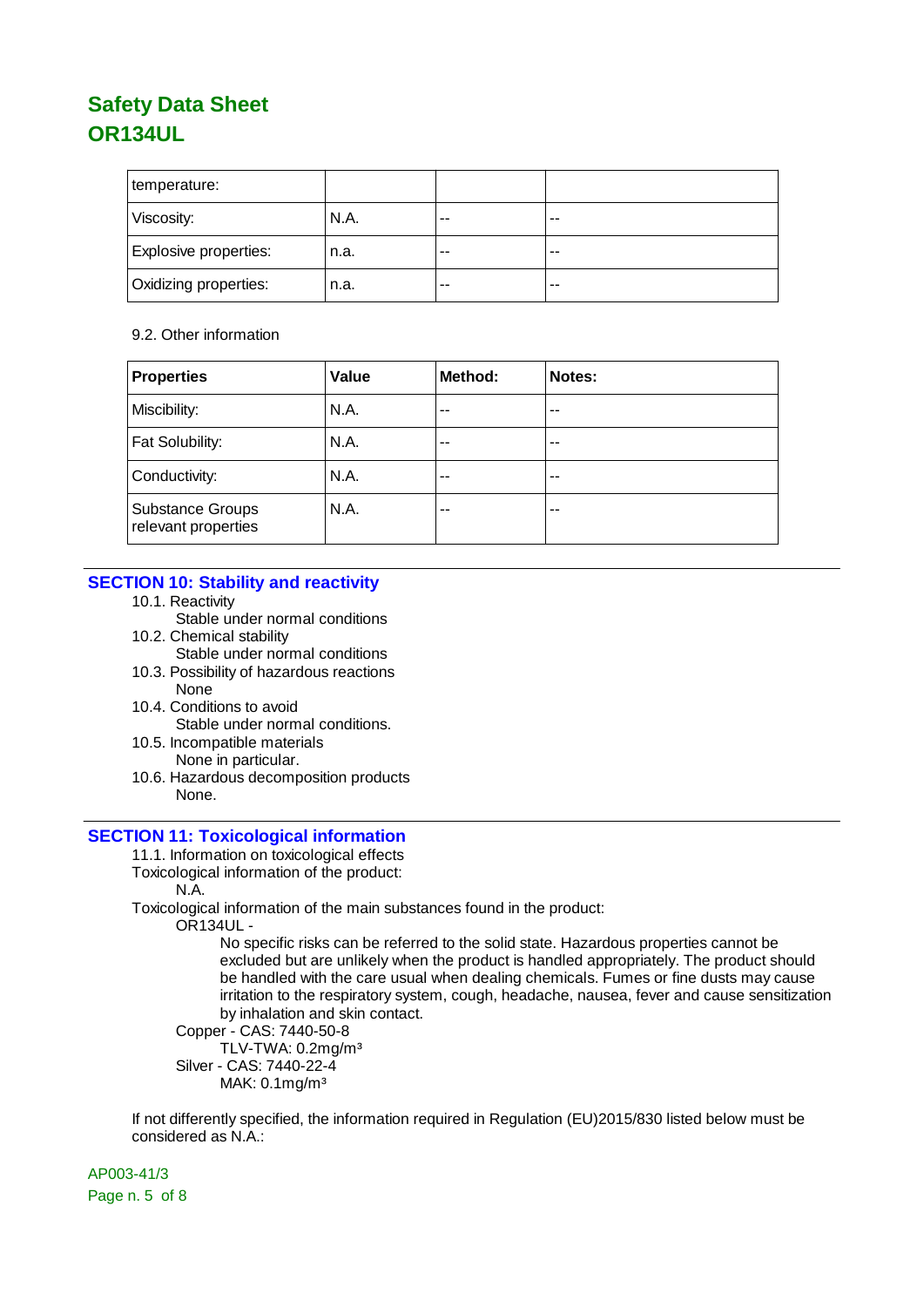a) acute toxicity;

- b) skin corrosion/irritation;
- c) serious eye damage/irritation;
- d) respiratory or skin sensitisation;
- e) germ cell mutagenicity;
- f) carcinogenicity;
- g) reproductive toxicity;
- h) STOT-single exposure;
- i) STOT-repeated exposure;
- j) aspiration hazard.

### **SECTION 12: Ecological information**

#### 12.1. Toxicity

- Adopt good working practices, so that the product is not released into the environment. N.A.
- 12.2. Persistence and degradability None N.A.
- 12.3. Bioaccumulative potential N.A.
- 12.4. Mobility in soil
- N.A. 12.5. Results of PBT and vPvB assessment
- vPvB Substances: None PBT Substances: None 12.6. Other adverse effects
	- None

### **SECTION 13: Disposal considerations**

13.1. Waste treatment methods Recover if possible. In so doing, comply with the local and national regulations currently in force.

### **SECTION 14: Transport information**

| 14.1. UN number<br>ADR-UN number:<br>14.2. UN proper shipping name<br>N A<br>14.3. Transport hazard class(es)<br>N.A.<br>14.4. Packing group<br>N A | Not dangerous<br>Not classified as dangerous in the meaning of transport regulations. |
|-----------------------------------------------------------------------------------------------------------------------------------------------------|---------------------------------------------------------------------------------------|
| 14.5. Environmental hazards<br><b>ADR-Enviromental Pollutant:</b><br>IMDG-Marine pollutant:<br>14.6. Special precautions for user                   | No<br>No.                                                                             |
| N.A.<br>14.7. Transport in bulk according to Annex II of Marpol and the IBC Code                                                                    |                                                                                       |

N.A.

### **SECTION 15: Regulatory information**

15.1. Safety, health and environmental regulations/legislation specific for the substance or mixture

AP003-41/3 Page n. 6 of 8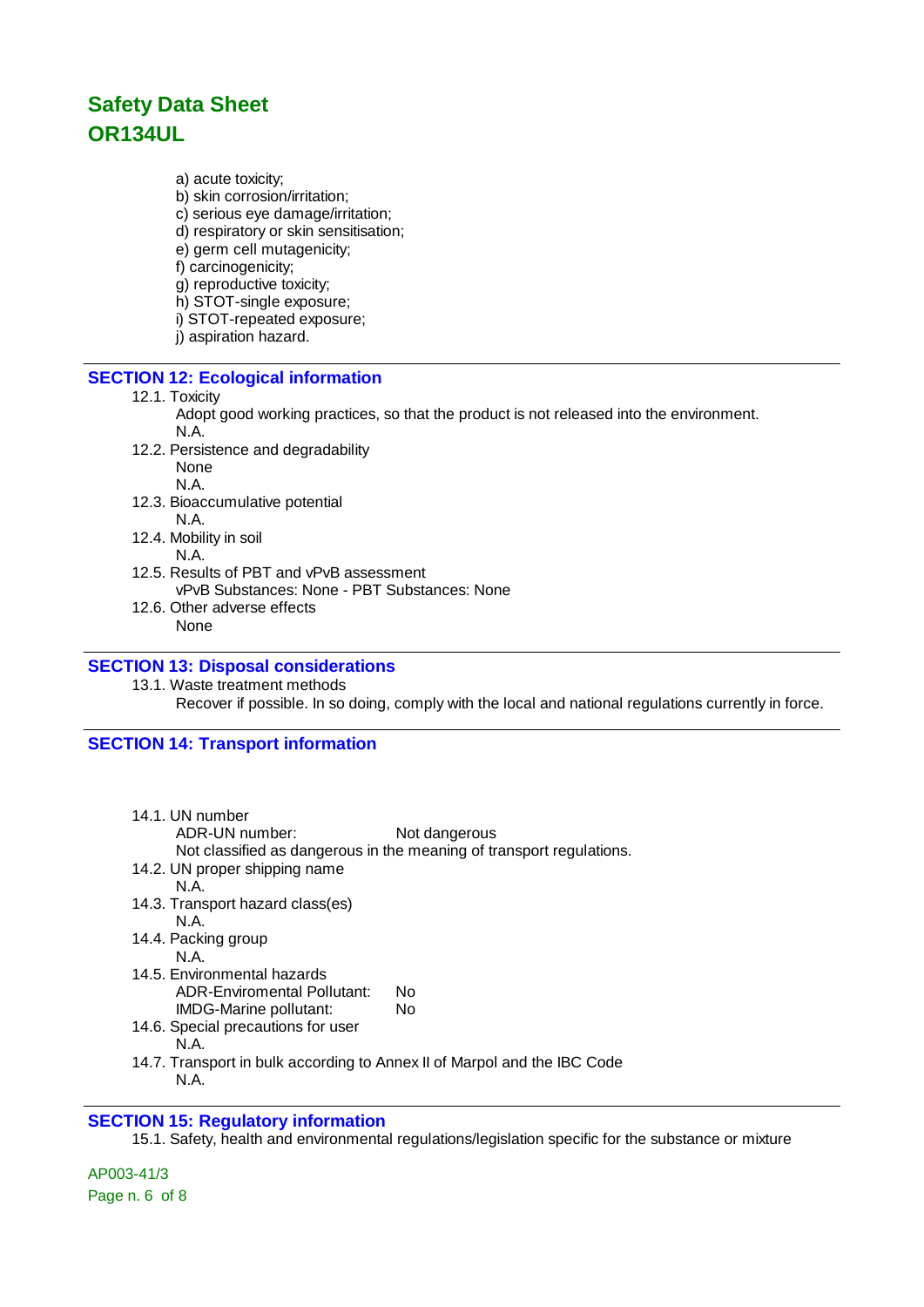Dir. 98/24/EC (Risks related to chemical agents at work) Dir. 2000/39/EC (Occupational exposure limit values) Regulation (EC) n. 1907/2006 (REACH) Regulation (EC) n. 1272/2008 (CLP) Regulation (EC) n. 790/2009 (ATP 1 CLP) and (EU) n. 758/2013 Regulation (EU) 2015/830 Regulation (EU) n. 286/2011 (ATP 2 CLP) Regulation (EU) n. 618/2012 (ATP 3 CLP) Regulation (EU) n. 487/2013 (ATP 4 CLP) Regulation (EU) n. 944/2013 (ATP 5 CLP) Regulation (EU) n. 605/2014 (ATP 6 CLP) Regulation (EU) n. 2015/1221 (ATP 7 CLP) Regulation (EU) n. 2016/918 (ATP 8 CLP) Regulation (EU) n. 2016/1179 (ATP 9 CLP) Restrictions related to the product or the substances contained according to Annex XVII Regulation (EC) 1907/2006 (REACH) and subsequent modifications: None Where applicable, refer to the following regulatory provisions : Directive 2012/18/EU (Seveso III) Regulation (EC) nr 648/2004 (detergents). Dir. 2004/42/EC (VOC directive) Provisions related to directive EU 2012/18 (Seveso III): Seveso III category according to Annex 1, part 1 None

15.2. Chemical safety assessment No Chemical Safety Assessment has been carried out for the mixture.

### **SECTION 16: Other information**

SECTION 11: Toxicological information SECTION 15: Regulatory information

This document was prepared by a competent person who has received appropriate training. Main bibliographic sources:

ECDIN - Environmental Chemicals Data and Information Network - Joint Research Centre, Commission of the European Communities

SAX's DANGEROUS PROPERTIES OF INDUSTRIAL MATERIALS - Eight Edition - Van Nostrand Reinold

The information contained herein is based on our state of knowledge at the above-specified date. It refers solely to the product indicated and constitutes no guarantee of particular quality.

It is the duty of the user to ensure that this information is appropriate and complete with respect to the specific use intended.

This MSDS cancels and replaces any preceding release.

| ADR:        | European Agreement concerning the International Carriage of             |
|-------------|-------------------------------------------------------------------------|
|             | Dangerous Goods by Road.                                                |
| CAS:        | Chemical Abstracts Service (division of the American Chemical Society). |
| CLP:        | Classification, Labeling, Packaging.                                    |
| DNEL:       | Derived No Effect Level.                                                |
| EINECS:     | European Inventory of Existing Commercial Chemical Substances.          |
| GefStoffVO: | Ordinance on Hazardous Substances, Germany.                             |
| AP003-41/3  |                                                                         |

Page n. 7 of 8